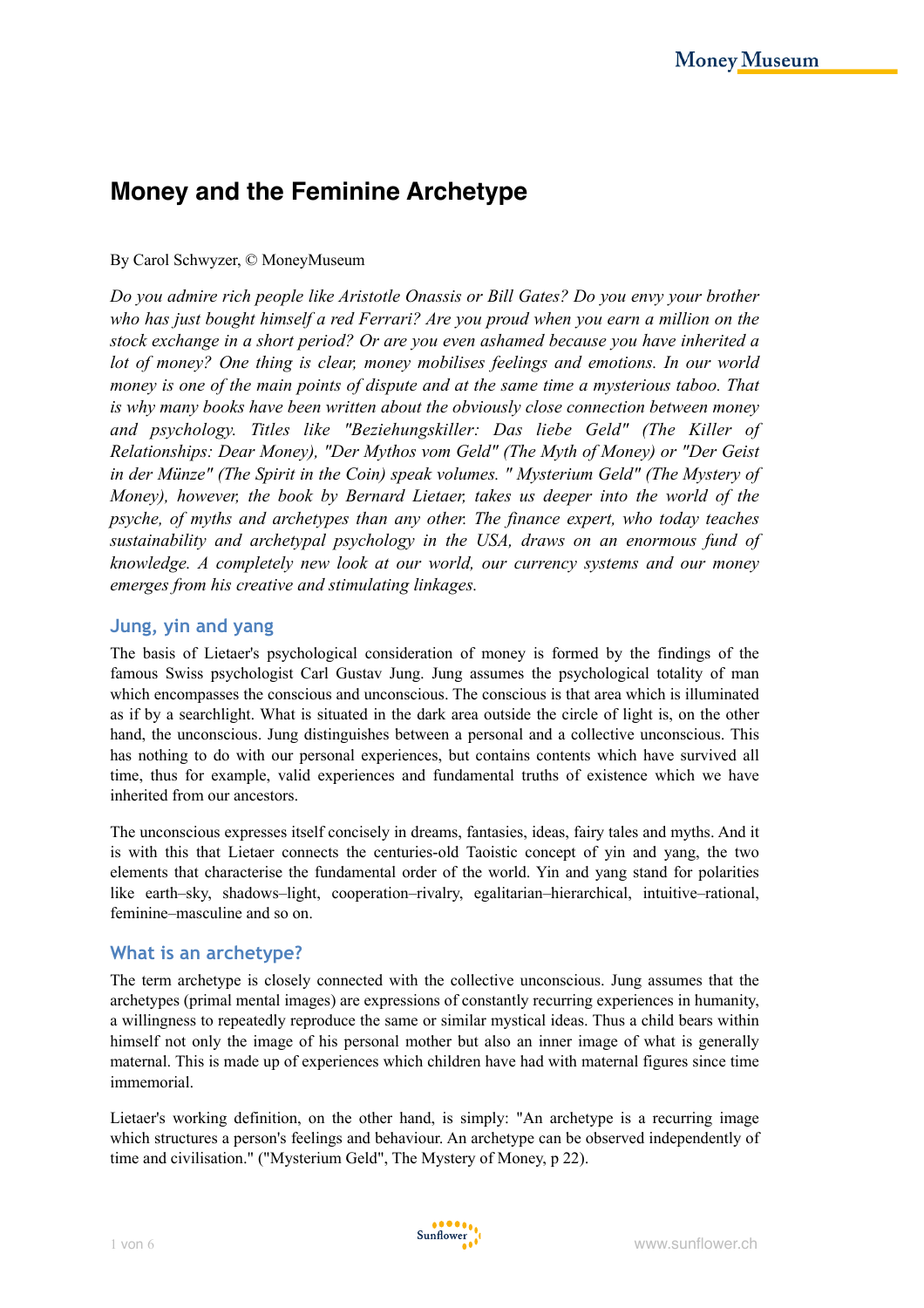Jung, on the other hand, emphasises the aspects of the archetypes that emotionally take possession and the way in which they delude consciousness. That is important in connection with money, a subject that is very highly emotionally charged. According to Jung, all of mankind's strongest ideas go back to archetypes. All scientific, philosophical and religious ideas are variants of primal ideas that have arisen by adaptation and conscious use. It is through them that the consciousness creatively translates the world of the interior into the exterior. Seen in this way, the currency system of a society – and that includes our own – is also a method of projecting largely unconscious archetypal forces onto the visible world.

Four archetypes essentially make up the human being, as Jung's "quaternio" (a whole made up of four units) shows:

- 1. the Ruler (the higher self, protection, judges)
- 2. the Warrior (discipline, asceticism, strength)
- 3. the Lover (sensual pleasures, empathy, art)
- 4. the Magician (knowledge, technology, religion, healers)

Lietaer adds the fifth – forgotten – feminine archetype to these four: the Great Mother, the archetype of the provider, who produces, feeds and rules over the life and death of her children.

## **What lies in the shadow threatens us**

The concept of shadow has its origin in one of Jung's dreams. In it he is walking in the fog against a powerful storm. He holds in his hands a small light which he has to protect at all costs. Suddenly he sees behind him a huge black shape. On waking up Jung recognises the little light as his consciousness and the black shape as his shadow.

Bernard Lietaer now defines the shadow as the way in which an archetype manifests itself when it is repressed. While as a consequence the "normal" ruler – like, for example, King Solomon – rules, judges and protects, this archetype expresses itself in two polar shadows in a person who suppresses his Ruler inside himself: either it makes the person a Tyrant or a Weakling. Related to the Taoistic concept, one shadow is situated in the area of the yang and the other in that of the yin. The yang shadow inflates the ego: the Tyrant has an excess of a Ruler's attributes. The yin shadow weakens the ego: the Weakling reveals a lack of a Ruler's qualities. Between the two shadows of an archetype there is always a direct fear relationship: the Tyrant is afraid of acting weakly and the Weakling is frightened of appearing tyrannical.

Every archetype has a yin and a yang shadow: in the Warrior it is the masochist or the sadist, in the Lover impotence or addiction, in the Magician the unconsidered Dionysiac energy or the Apollonian hyper-rationality.

#### **Friend or foe?**

C G Jung has pointed out that the modern, rational person tends to negate the power of archaic symbols and archetypes, because, when seen rationally, they appear to be insignificant. But this is foolish, because they are important constituents of our psychological nature and vital forces in building up human society. If they were suppressed their energy would disappear into the unconscious with incalculable consequences. So tendencies that are suppressed form an ever-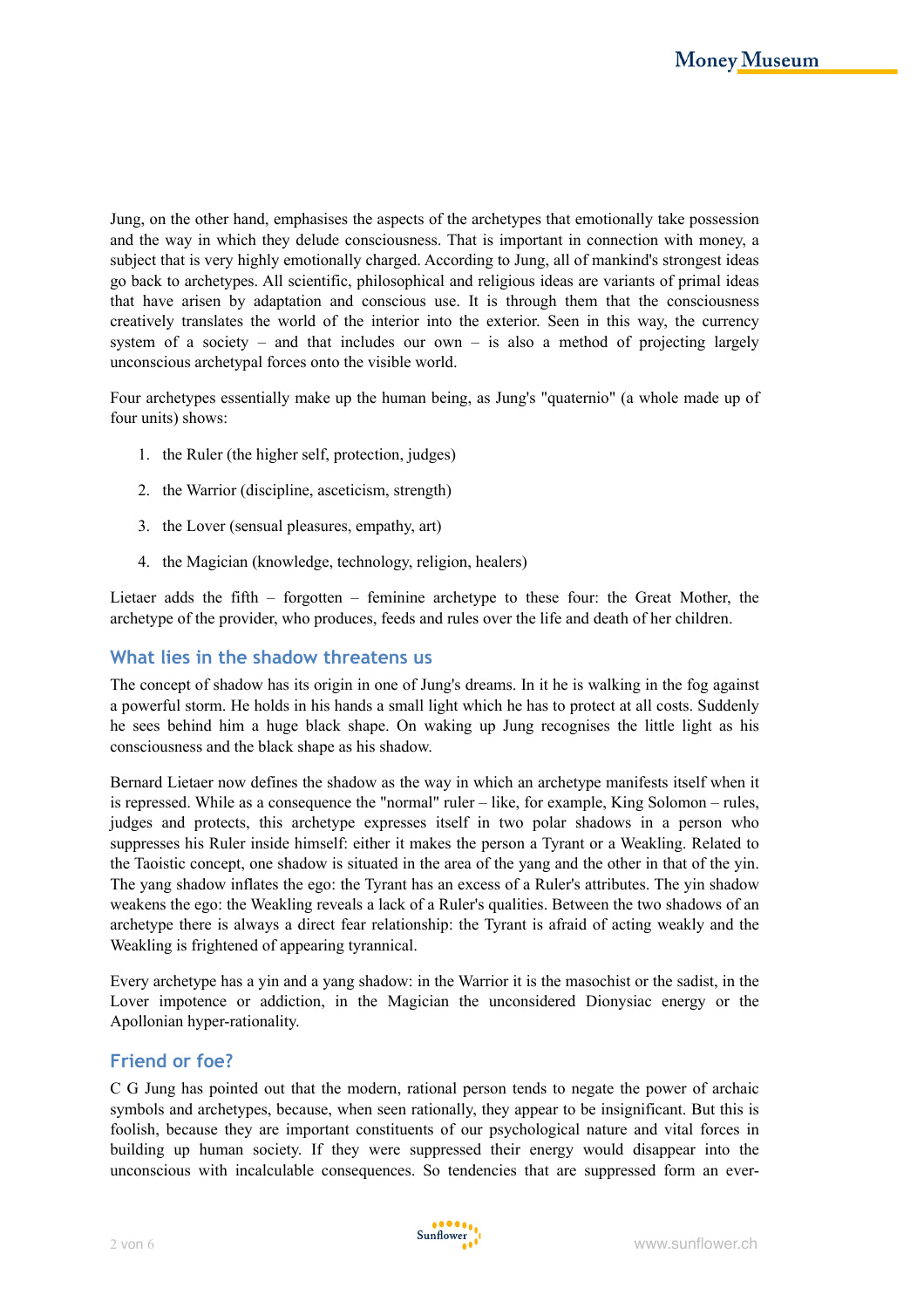present and potentially destructive "shadow" of our consciousness. But the shadow is only a foe as long as it remains in the unconscious. If we can consciously integrate it into our personality our ego is no longer ruled by it, but can freely develop: the shadow switches from foe to friend.

# **Money and the archetype that has disappeared**

Money arouses envy, admiration, pride and disgust. So our monetary system is bound up with strong emotions. And it has obvious shadow aspects. Some endeavour to accumulate wealth incessantly. Others have to fear that their money will run out, that they will go bankrupt or become impoverished. Consequently fear and greed characterise our collective feelings in relation to money as long as we do not question them: in the matter of currency systems we are very unconscious. The emotional effect of currencies and their shadow polarities – greed on the yang side and fear of a scarcity on the yin side – suggest, however, that here a repressed archetype is at work.

Since Bernard Lietaer, however, cannot get to the root of the way people are seen to handle money using Jung's four archetypes he follows up clues like a detective that might help him to solve the mystery. He asks, for example, which archetype has the shadow sides of greed and fear of a shortage of money. His answer: the obvious shadows of our currencies suggest that here the archetype of the Great Mother – largely forgotten in our society – is repressed, since greed and scarcity belong as shadows to the feminine archetype, which symbolises fertility and abundance.

Today the shadows of the Great Mother are an unconscious, but quite natural, part of the monetary system. Not without good reason did Adam Smith, whose economic theory from the 18th century dominates economics to this day, say that money was scarce, as if this were the most normal thing in the world.

## **The presence of the Great Mother in early currencies**

Not always has the feminine principle been situated so much in the shadow as it is in the case of our money. Since earliest times the archetype of the Great Mother, of the fertile feminine principle, has been documented in portraits. She was often depicted as a pregnant woman with firm breasts like the famous Venus of Willendorf (early Palaeolithic age, about 30,000 BC). The unrestricted worship of the Great Goddess lasted until around 3000 BC. It is logical that in a society that collectively regarded as holy and worshipped the feminine the feminine archetype also became visible in the currency – which, of course, represents a mirror of the collective attitude to life.

Cattle were one of the first means of payment. In the 8th century BC Homer always expressed wealth in head of cattle. Our word "pecuniary" comes from pecus (Latin for cattle) and the term "capital" is derived from capus (Latin for head). Even today the wealth of a cattle breeder is measured by the number of cows he owns. But in the old myths the symbol of the cow is closely tied up with the Great Creator and Mother. In ancient Egypt, for example, she was called "Hathor," the goddess of beauty and abundance, whose full udders were believed to be responsible for the creation of the Milky Way. She is depicted with cow's ears and each day gives birth to the sun, her "golden calf."

The cowry shell, too, one of the oldest and longest used currencies, bears feminine attributes. Its shape is like that of a vulva. It comes from the water, a feminine element, and serves as a vessel for a living creature. Traditionally it was associated with wealth and happiness, sexual fulfilment and fertility.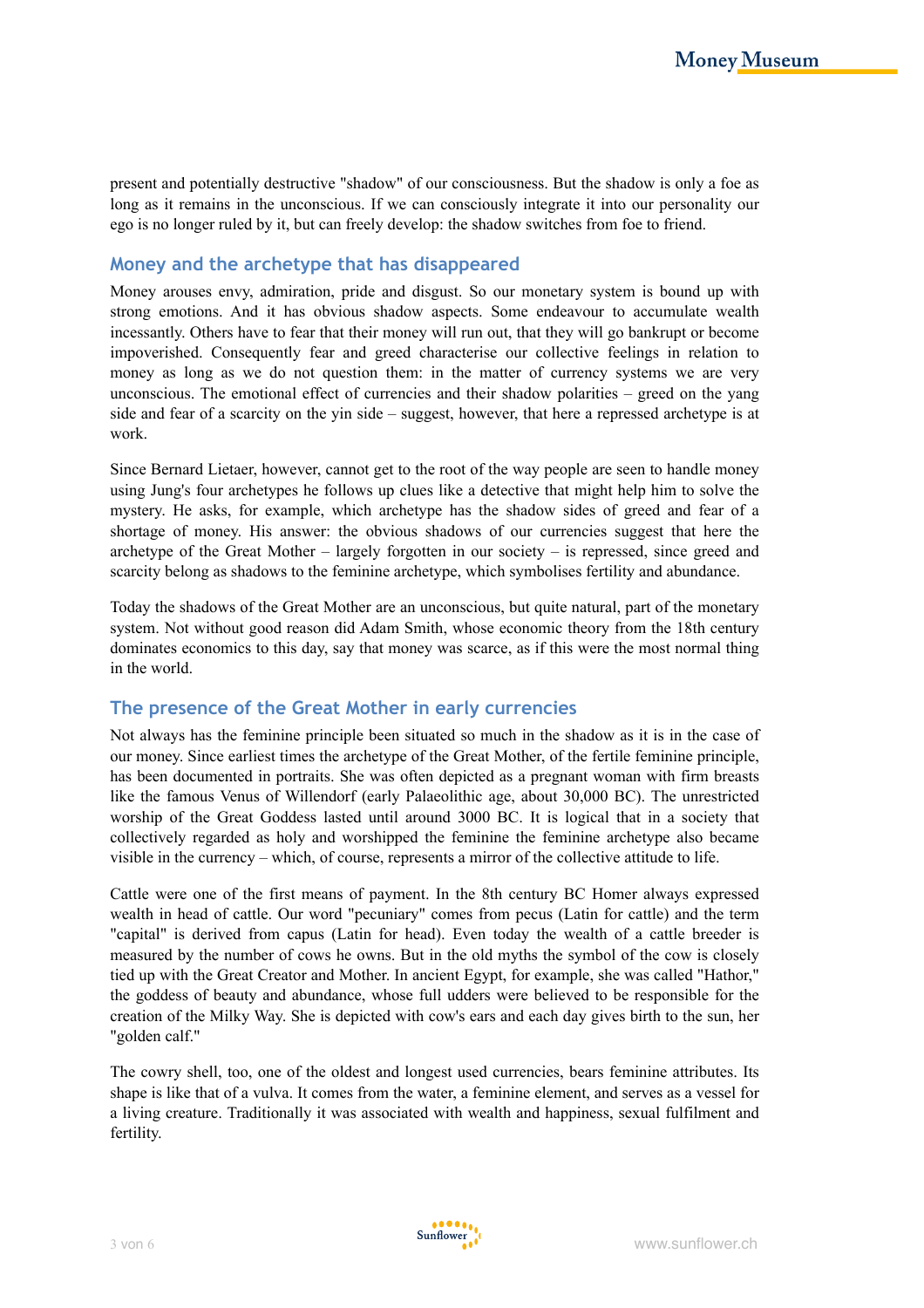In China the first metal coins from the Bronze Age also integrated the feminine element. These coins are round with a square hole in the middle, so that they could be tied together for trade and transport. In the 11th century BC the description "huan fa" for the coins as "square in the centre and round on the outside" was very widespread. The reason for the rectangular hole – it would have been easier to make a round one – is to be found in its symbolism: in the Taoistic tradition the circle stands for the sky, a yang symbol, and the square for the yin element, the earth. Here Mother Earth still lay at the centre of money.

# **The repression of the feminine element as the price for western civilisation**

If we now examine the symbolism of the first large trading currency and principal silver coin of the Greek world, the drachma, we see that here a masculine element is already dominant. For the name of the coin is derived from " what you can grasp with your hand" and goes back to the iron spearheads which circulated before coins, when tools were used as money.

Indeed, the gradual repression of the feminine element can be traced through the whole history of the western world: the Indo-European invasions beginning in the 3rd millennium BC resulted in the settled, peaceful, earthbound matriarchal civilisations being conquered by male-orientated, mobile and belligerent societies. The defeated men were killed off and the women raped and enslaved.

In Mesopotamia, too, a patriarchal society prevailed from the 3rd millennium BC in a process lasting over 2500 years. It went hand in hand with the private subjugation of women. The dependence of the men on the king and the state administration was compensated by the dominant position of men as heads of families.

Like all Indo-Europeans, the Greeks, too, were familiar with patriarchal myths, for they developed, among other things, the rational way of thinking, which repressed the senses in favour of reason and intellect – but denied that women possessed intellectual abilities.

The Jews were now the first nation to be guided by a book, the Holy Scripture. It presented the idea of a single male God, who created the world solely through the power of the word, without the help of the feminine principle. The feminine is totally demonised in the story of Adam and Eve, which makes the serpent – an ancient symbol of the Great Goddess – the cause of the Fall.

With the New Testament God's position as the absolute male monarch was firmly established – since then only male priests have been able to serve him. The archetypal driad, for example, of Isis – Osiris – Horus in Egypt, adopted a purely male form in the Holy Trinity of God the Father – the Son – the Holy Ghost. The only woman remaining is the Virgin Mary. Her Immaculate Conception, however, makes her unattainable for real women.

After the Reformation the last vestiges of the feminine disappeared from part of Christianity together with the adoration of Mary and pictures of saints. The emotional linkage to the picture of feminine holiness was severed. Parallel to this, the witch hunts dealt the death blow to the old values of the Goddess – respect for nature and the body. From now on the male hero was the ideal: he dominates our thinking to this day as crusader, samurai or superman, as king, magician, priest, scientist or missionary.

Five thousand years of patriarchal rule have, therefore, shaped a way of thinking which separates the spirit from the body and reason from nature, and that down to the last detail. For the Hero had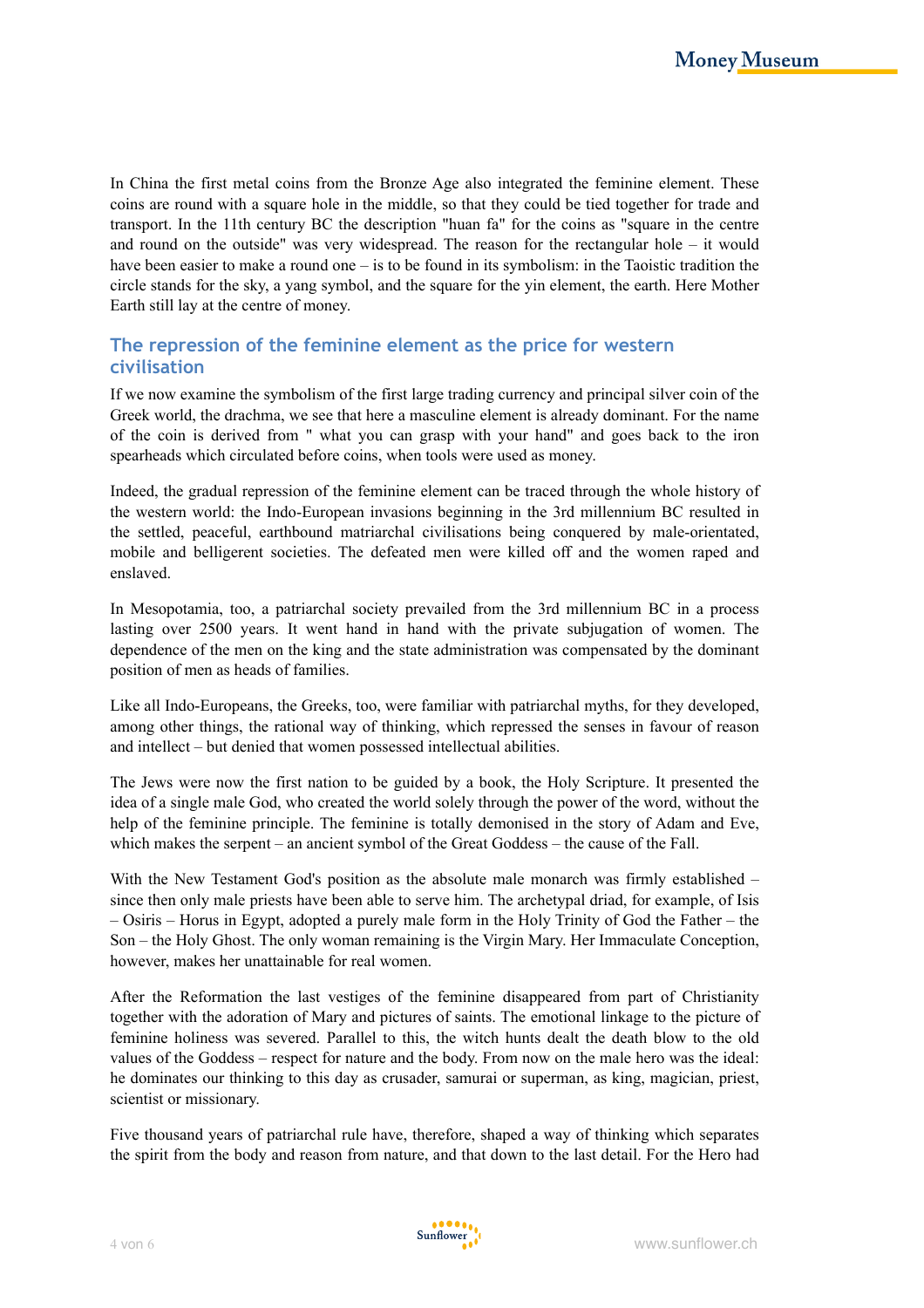to learn to bear pain in silence. Thus with the passage of time he lost the feeling for his body and his feelings generally – and thus for the feminine in himself and in nature.

#### **Yang currencies**

The systematic repression of the feminine archetype has a great impact on the monetary system of a society. For if the feminine archetype is ousted currencies arise with the yang features of hierarchy, concentration, control and competition. They bear interest and all of them have in common that they favour the accumulation of money by a small elite.

The gold and silver coins that developed in western civilisation and our conventional, centrally controlled national currencies are typical yang currencies. A hierarchically structured authority (state, central bank) created them from nothing. Because they bear interest, they encourage hoarding and drive the competitive economy. Moreover, handling them also produces feelings of greed and fear of scarcity on the financial markets. And these collective perceptions are – according to Lietaer – nothing but the shadows of the Great Mother, of the repressed feminine archetype.

But as so often, one person's sorrow is another's joy: the currencies of the highly developed patriarchal civilisations are – much to the pleasure of the numismatists – made of lasting materials and decorated with beautiful symbols which glorify a ruler, a town or an empire.

### **Yin currencies**

In the few societies which, unlike ours, honour the feminine, two complementary currency systems can and could frequently be observed coming into existence, namely a yang currency for longdistance trade and a yin currency for local use. The yin currency here operates purely as a means of exchange and payment. It circulates on all levels of society without restriction, is available to all and results in long-term investments.

Let us take an example from history: the bracteates of the high gothic (11th-13th centuries) were recalled every year and replaced by new ones with a tax collected in the process. So it was not worth hoarding this money. At the same time the people revered the Virgin Mary, especially as the Black Madonna, and built hundreds of cathedrals in her honour. Cathedrals are, in turn, the prototypes of a long-term investment, as they are built over several generations.

A similar means of payment, the ostracon, or potsherd – actually a receipt for the goods to be stored – are also found in Egypt of the 13th century BC. The value of these receipts decreased in the course of the years, because the costs of storing the food were deducted. So here, too, there was no incentive to hoard. Parallel to this women enjoyed a high status and there were female deities.

Yin currencies have essentially four effects:

- 1. They bring about economic prosperity for broad sections of society.
- 2. They encourage cooperation and investments with long-term prospects.
- 3. They emerge in societies in which the feminine is honoured.
- 4. They are a forerunner of the present-day movement for local currencies, like, for example, Time Dollars.